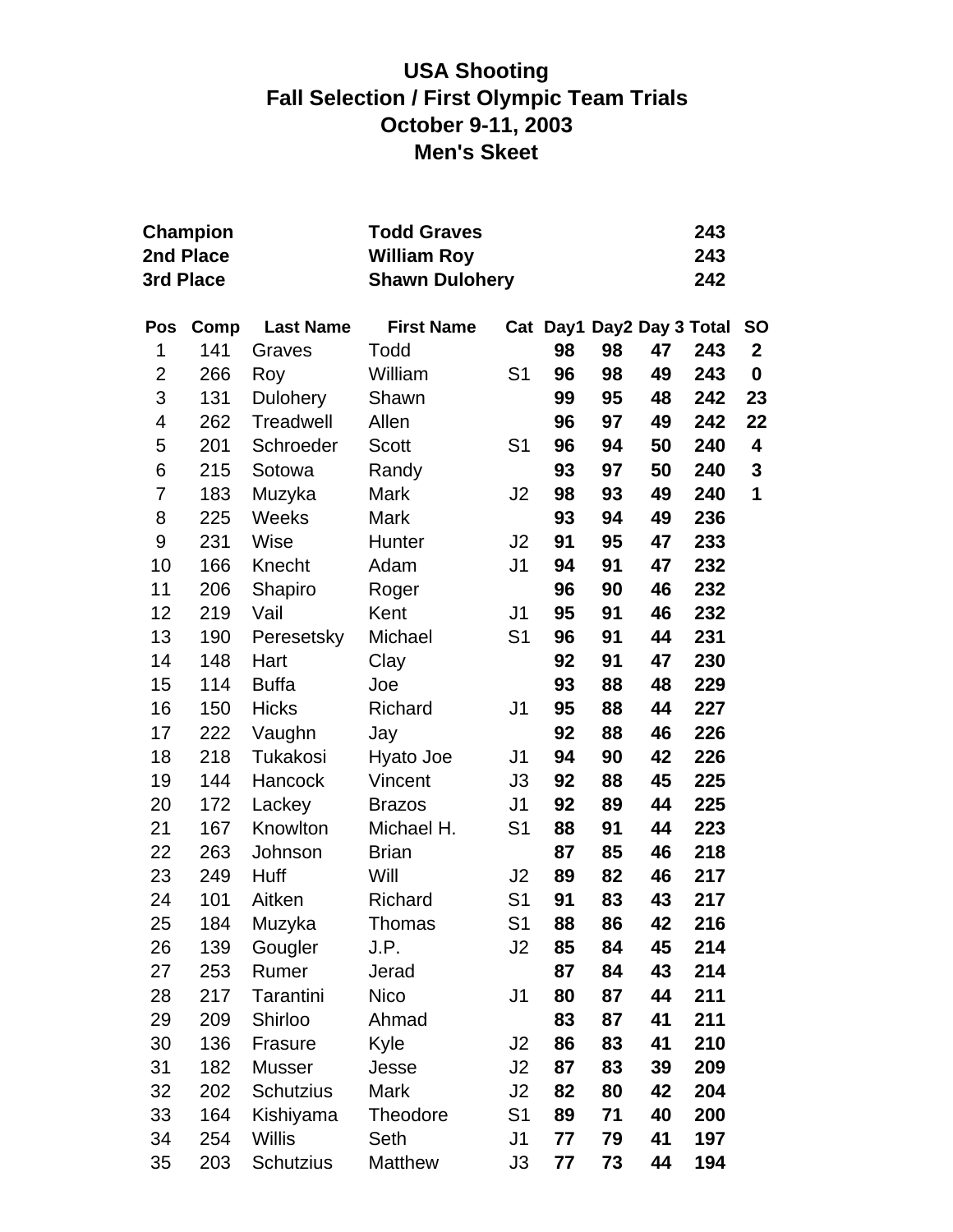| 36 | 207 | Sherman                    | Gerald  | S <sub>2</sub> | 78 | 75 | 41 | 194 |
|----|-----|----------------------------|---------|----------------|----|----|----|-----|
| 37 | 157 | Inskeep                    | Kevin   |                | 81 | 72 | 39 | 192 |
| 38 | 255 | <b>Wies</b>                | Daniel  | J1.            | 72 | 78 | 41 | 191 |
| 39 | 250 | Marbutt                    | Casey   | .12            | 77 | 71 | 38 | 186 |
| 40 | 188 | Nicholson                  | Mark R. |                | 72 | 76 | 37 | 185 |
|    |     | 41 177 Marubayashi Stanley |         | S <sub>2</sub> | 73 | 71 | 39 | 183 |
| 42 | 256 | Steenbergen Jay            |         | J3             | 67 | 67 | 39 | 173 |
| 43 |     | 146 Hanks                  | Jeffery |                | 62 | 62 | 37 | 161 |

# **USA Shooting Fall Selection / First Olympic Team Trials October 9-11, 2003 Women's Skeet**

| <b>Champion</b><br>2nd Place<br>3rd Place |                  | <b>Haley Dunn</b><br><b>Terry Bankey</b> |                |                      |    | 235<br>232<br>228 |                          |
|-------------------------------------------|------------------|------------------------------------------|----------------|----------------------|----|-------------------|--------------------------|
| Comp                                      | <b>Last Name</b> | <b>First Name</b>                        |                |                      |    |                   |                          |
| 214                                       | <b>Smotek</b>    | Connie                                   |                | 95                   | 96 | 44                | 235                      |
| 241                                       | Dunn             | Haley                                    | J1             | 91                   | 95 | 46                | 232                      |
| 267                                       | Bankey           | <b>Terry</b>                             |                | 90                   | 95 | 43                | 228                      |
| 186                                       | Neal             | <b>Brandie</b>                           |                | 93                   | 88 | 46                | 227                      |
| 120                                       | Crozier          | Leigh Ann                                | J1             | 89                   | 87 | 45                | 221                      |
| 251                                       | Kolb             | Laura                                    | J1             | 89                   | 89 | 43                | 221                      |
| 135                                       | Ferrence         | Linda                                    |                | 89                   | 85 | 46                | 220                      |
| 173                                       | LeGate           | Shari                                    |                | 84                   | 84 | 43                | 211                      |
| 208                                       | Sherman          | <b>Nuria</b>                             | S <sub>2</sub> | 87                   | 83 | 41                | 211                      |
| 226                                       | Wickman          | Lori                                     |                | 84                   | 73 | 38                | 195                      |
| 265                                       | Hellard          | Kara                                     | J2             | 71                   | 66 | 42                | 179                      |
| 252                                       | Hollin           | Lindsey                                  | J1             | 69                   | 67 | 35                | 171                      |
| 261                                       | <b>Blount</b>    | Emily                                    | J2             | 62                   | 62 | 27                | 151                      |
|                                           |                  |                                          |                | <b>Connie Smotek</b> |    |                   | Cat Day1 Day2 Day3 Total |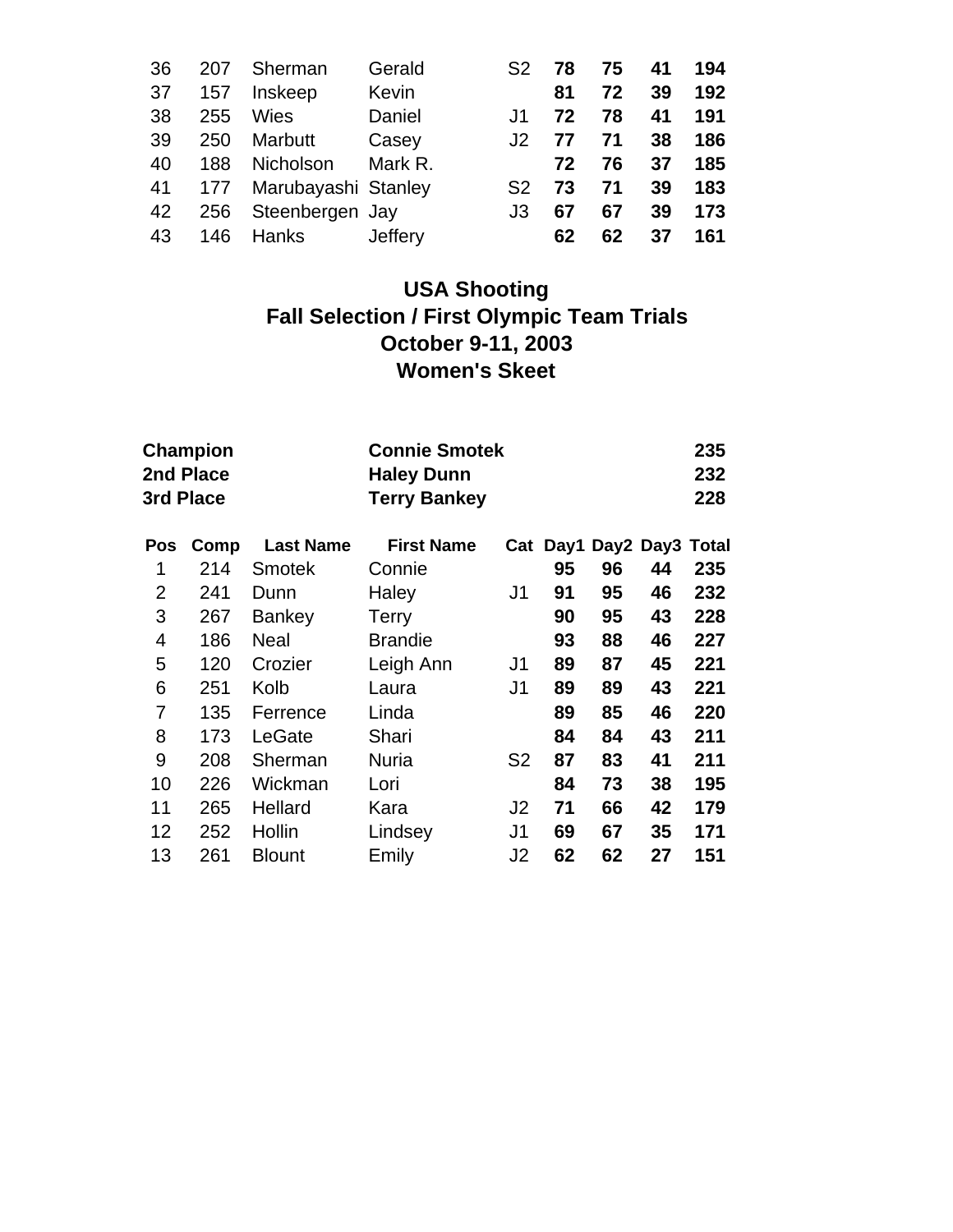# **USA Shooting Fall Selection / First Olympic Team Trials October 5-7, 2003 Men's Double Trap**

|                | Champion<br>2nd Place<br>3rd Place |                       | <b>Bret Erickson</b><br><b>Glenn Eller</b><br><b>Joshua Richmond</b> |                |      |     |            |  |
|----------------|------------------------------------|-----------------------|----------------------------------------------------------------------|----------------|------|-----|------------|--|
| Pos            |                                    | <b>Comp Last Name</b> | <b>First Name</b>                                                    | Cat            | Day1 |     | Day2 Total |  |
| 1              | 134                                | Erickson              | <b>Bret</b>                                                          |                | 145  | 146 | 291        |  |
| $\overline{c}$ | 132                                | Eller                 | Glenn                                                                |                | 144  | 145 | 289        |  |
| 3              | 197                                | Richmond              | Joshua                                                               | J <sub>1</sub> | 142  | 143 | 285        |  |
| 4              | 149                                | Herman                | Mike                                                                 |                | 138  | 144 | 282        |  |
| 5              | 153                                | Holguin               | Jeff                                                                 |                | 140  | 139 | 279        |  |
| 6              | 102                                | Alacano               | Carson                                                               | J2             | 137  | 141 | 278        |  |
| $\overline{7}$ | 109                                | <b>Bade</b>           | Lance                                                                |                | 139  | 139 | 278        |  |
| 8              | 161                                | Keever                | <b>Bill</b>                                                          |                | 135  | 140 | 275        |  |
| 9              | 142                                | Grazioli              | Dominic                                                              |                | 135  | 137 | 272        |  |
| 10             | 171                                | <b>Kruse</b>          | Cory                                                                 | J <sub>1</sub> | 137  | 135 | 272        |  |
| 11             | 243                                | <b>Harris</b>         | <b>Miles</b>                                                         | J1             | 135  | 134 | 269        |  |
| 12             | 130                                | <b>Drexler</b>        | Matthew                                                              | J <sub>1</sub> | 131  | 134 | 265        |  |
| 13             | 210                                | Sidorek               | Corey                                                                | J2             | 134  | 130 | 264        |  |
| 14             | 194                                | Pollak                | Aaron                                                                | J <sub>1</sub> | 130  | 133 | 263        |  |
| 15             | 100                                | Agee                  | James                                                                |                | 126  | 136 | 262        |  |
| 16             | 121                                | Curtis                | Adam                                                                 | J <sub>1</sub> | 129  | 133 | 262        |  |
| 17             | 113                                | <b>Billings</b>       | Mark                                                                 | J2             | 128  | 133 | 261        |  |
| 18             | 196                                | <b>Rich</b>           | Daniel                                                               | J2             | 123  | 127 | 250        |  |
| 19             | 259                                | Dyer                  | Rady                                                                 | S <sub>1</sub> | 130  | 119 | 249        |  |
| 20             | 189                                | Patton                | Gregory                                                              | J2             | 121  | 126 | 247        |  |
| 21             | 181                                | <b>Mullins</b>        | John                                                                 | J2             | 120  | 126 | 246        |  |
| 22             | 234                                | Weger                 | Johnny                                                               | S <sub>2</sub> | 128  | 118 | 246        |  |
| 23             | 178                                | McMillan              | Micah                                                                | J2             | 124  | 120 | 244        |  |
| 24             | 246                                | Shoemaker             | <b>Russell</b>                                                       | J2             | 116  | 122 | 238        |  |
| 25             | 260                                | <b>Marshall</b>       | <b>Bryan</b>                                                         |                | 117  | 120 | 237        |  |
| 26             | 247                                | Schenker              | Cory                                                                 | J3             | 120  | 103 | 223        |  |
| 27             | 244                                | <b>Harris</b>         | Tyler                                                                | J2             | 111  | 110 | 221        |  |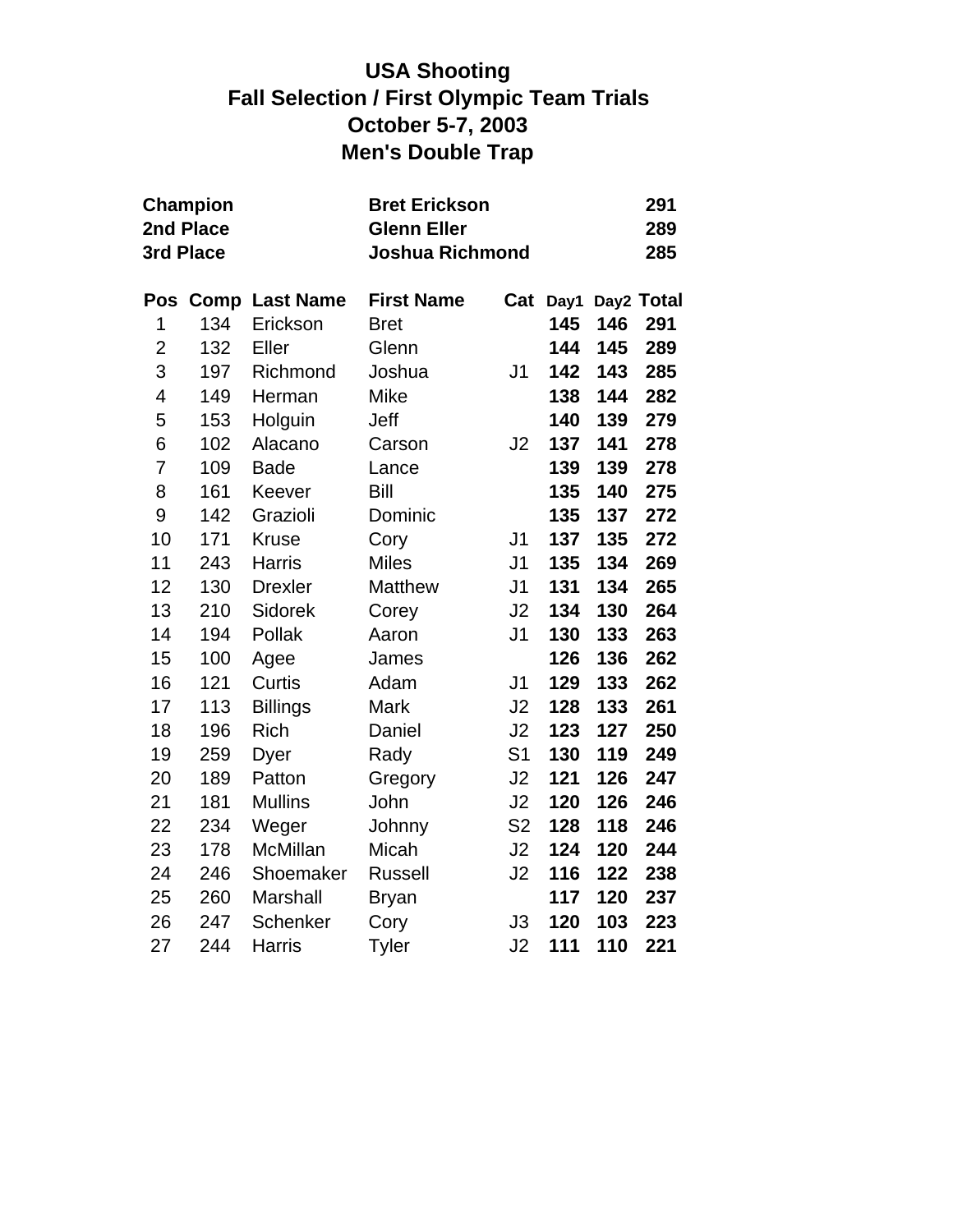# **USA Shooting Fall Selection / First Olympic Team Trials October 5-7, 2003 Women's Double Trap**

|    | <b>Champion</b><br>2nd Place |                  | <b>Kim Rhode</b><br><b>Joetta Dement</b> |                |      |     | 279<br>269 |
|----|------------------------------|------------------|------------------------------------------|----------------|------|-----|------------|
|    | 3rd Place                    |                  | <b>Kelly Doll</b>                        |                | 266  |     |            |
|    | Pos Comp                     | <b>Last Name</b> | <b>First Name</b>                        | Cat            | Day1 |     | Day2 Total |
| 1  | 195                          | Rhode            | Kim                                      |                | 137  | 142 | 279        |
| 2  | 125                          | Dement           | Joetta                                   |                | 135  | 134 | 269        |
| 3  | 128                          | Doll             | Kelly                                    |                | 138  | 128 | 266        |
| 4  | 105                          | Anderson         | Kirby                                    | J1             | 129  | 130 | 259        |
| 5  | 152                          | Hogan            | Kyndra                                   |                | 125  | 127 | 252        |
| 6  | 228                          | Williams         | Stephanie                                | J1             | 124  | 126 | 250        |
| 7  | 227                          | Wilfong          | Mimi                                     | J1             | 120  | 127 | 247        |
| 8  | 258                          | Arnold           | Lynsey                                   | J <sub>2</sub> | 123  | 105 | 228        |
| 9  | 211                          | Simpson          | Emma                                     | J1             | 102  | 109 | 211        |
| 10 | 257                          | Kernan           | Phyllis                                  | S <sub>1</sub> | 88   | 76  | 164        |

#### **USA Shooting Fall Selection / First Olympic Team Trials October 2 - 4, 2003 Men's Trap**

|                | <b>Champion</b><br>2nd Place<br>3rd Place |                    | <b>Lance Bade</b><br><b>Brett Tagtmeyer</b><br><b>Bret Erickson</b> |                |    |    |                          | 244<br>242<br>241 |
|----------------|-------------------------------------------|--------------------|---------------------------------------------------------------------|----------------|----|----|--------------------------|-------------------|
|                |                                           | Pos Comp Last Name | <b>First Name</b>                                                   |                |    |    | Cat Day1 Day2 Day3 Total |                   |
| 1              | 109                                       | <b>Bade</b>        | Lance                                                               |                | 96 | 99 | 49                       | 244               |
| $\overline{2}$ | 216                                       | Tagtmeyer          | <b>Brett</b>                                                        |                | 97 | 97 | 48                       | 242               |
| 3              | 134                                       | Erickson           | <b>Bret</b>                                                         |                | 97 | 96 | 48                       | 241               |
| 4              | 224                                       | Wallace            | Matt                                                                |                | 95 | 97 | 47                       | 239               |
| 5              | 149                                       | Herman             | Mike                                                                |                | 95 | 96 | 48                       | 239               |
| 6              | 162                                       | Kiernan            | Christopher                                                         |                | 96 | 94 | 48                       | 238               |
| 7              | 156                                       | Inman              | Seth                                                                |                | 95 | 95 | 47                       | 237               |
| 8              | 160                                       | <b>Jolliff</b>     | Max                                                                 | J2             | 96 | 92 | 48                       | 236               |
| 9              | 239                                       | Ruchong            | Matt                                                                |                | 96 | 93 | 47                       | 236               |
| 10             | 116                                       | Chordash           | Richard                                                             | S <sub>2</sub> | 95 | 94 | 45                       | 234               |
| 11             | 102                                       | Alacano            | Carson                                                              | J2             | 98 | 86 | 48                       | 232               |
| 12             | 143                                       | Hadden             | Ryan                                                                |                | 93 | 93 | 46                       | 232               |
| 13             | 180                                       | Mullen             | Paul                                                                | S2             | 91 | 96 | 45                       | 232               |
| 14             | 204                                       | Senter             | David                                                               |                | 94 | 92 | 46                       | 232               |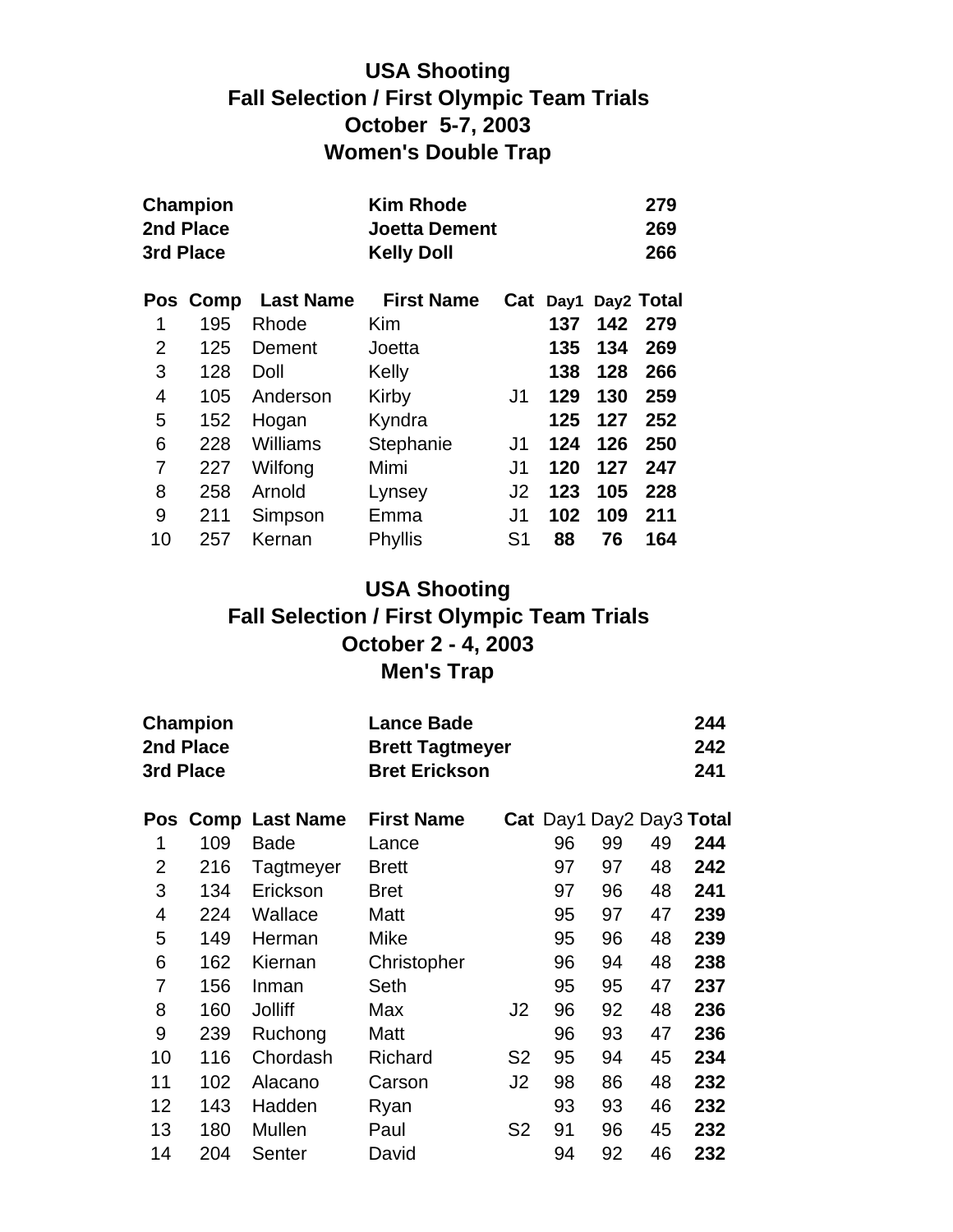| 15 | 119 | Cowin             | Robert         |                | 96 | 90 | 45 | 231 |
|----|-----|-------------------|----------------|----------------|----|----|----|-----|
| 16 | 185 | <b>Myers</b>      | Doug           |                | 95 | 87 | 48 | 230 |
| 17 | 110 | <b>Beavers</b>    | <b>Scott</b>   |                | 88 | 93 | 48 | 229 |
| 18 | 174 | Linn              | John           |                | 91 | 91 | 46 | 228 |
| 19 | 145 | Hancock           | Jim            | J <sub>1</sub> | 91 | 90 | 46 | 227 |
| 20 | 181 | <b>Mullins</b>    | John           | J2             | 91 | 90 | 46 | 227 |
| 21 | 107 | Avedisian         | Guy            | S <sub>1</sub> | 92 | 90 | 45 | 227 |
| 22 | 240 | Weger             | Dwayne         |                | 91 | 91 | 44 | 226 |
| 23 | 147 | Hart              | Casey A.       | J <sub>1</sub> | 90 | 89 | 47 | 226 |
| 24 | 198 | Romanski          | Wayne Jr.      | J <sub>1</sub> | 87 | 94 | 45 | 226 |
| 25 | 106 | Ansley            | Keith          |                | 88 | 91 | 46 | 225 |
| 26 | 220 | Valdez            | Richard        | J2             | 96 | 84 | 45 | 225 |
| 27 | 111 | <b>Benge</b>      | Sheldon        | J <sub>1</sub> | 93 | 85 | 47 | 225 |
| 28 | 199 | Scamardo          | Matt           | J2             | 92 | 86 | 46 | 224 |
| 29 | 117 | Church            | Jefferey       | S <sub>1</sub> | 90 | 89 | 45 | 224 |
| 30 | 179 | <b>McPherson</b>  | Matt           | J <sub>1</sub> | 92 | 87 | 44 | 223 |
| 31 | 142 | Grazioli          | Dominic        |                | 93 | 85 | 44 | 222 |
| 32 | 100 | Agee              | James          |                | 90 | 87 | 45 | 222 |
| 33 | 232 | Wood              | Adam           |                | 89 | 91 | 42 | 222 |
| 34 | 124 | Delaney           | <b>Jarrett</b> | J <sub>1</sub> | 87 | 86 | 48 | 221 |
| 35 | 246 | Shoemaker         | <b>Russell</b> | J <sub>2</sub> | 90 | 88 | 43 | 221 |
| 36 | 212 | <b>Skaggs</b>     | Cary           |                | 91 | 86 | 43 | 220 |
| 37 | 169 | Kruger            | Kriag          |                | 88 | 86 | 45 | 219 |
| 38 | 238 | <b>McAllister</b> | Logan          | J <sub>1</sub> | 92 | 88 | 39 | 219 |
| 39 | 223 | Waite             | Daniel         | J <sub>2</sub> | 90 | 86 | 42 | 218 |
| 40 | 178 | <b>McMillan</b>   | Micah          | J <sub>2</sub> | 85 | 92 | 41 | 218 |
| 41 | 242 | Matulich          | <b>Rick</b>    |                | 85 | 85 | 47 | 217 |
| 42 | 127 | <b>Dietl</b>      | Charles        | S <sub>2</sub> | 86 | 89 | 42 | 217 |
| 43 | 155 | Holtzclaw         | Stephen        | S <sub>1</sub> | 90 | 86 | 39 | 215 |
| 44 | 140 | Gowin             | William        | J1             | 92 | 79 | 43 | 214 |
| 45 | 245 | Craft             | James          |                | 80 | 84 | 49 | 213 |
| 46 | 236 | Cesnik            | Robert         |                | 85 | 83 | 45 | 213 |
| 47 | 168 | Kott              | <b>Buck</b>    |                | 86 | 86 | 41 | 213 |
| 48 | 133 | Ellison           | Nathan         | J2             | 85 | 82 | 45 | 212 |
| 49 | 247 | Schenker          | Cory           | J3             | 87 | 85 | 40 | 212 |
| 50 | 122 | Dauenhauer        | Seth           |                | 91 | 82 | 39 | 212 |
| 51 | 230 | Wirth             | <b>Steve</b>   |                | 86 | 84 | 41 | 211 |
| 52 | 170 | Kruger            | David          | S <sub>1</sub> | 88 | 82 | 41 | 211 |
| 53 | 229 | Williams          | J. Corey       | J2             | 83 | 83 | 43 | 209 |
| 54 | 118 | Colwell           | Chase          | J <sub>1</sub> | 85 | 84 | 40 | 209 |
| 55 | 159 | <b>Jeffries</b>   | Jacob          | J <sub>1</sub> | 87 | 86 | 36 | 209 |
| 56 | 191 | Peterson          | Rustin         |                | 82 | 80 | 45 | 207 |
| 57 | 243 | <b>Harris</b>     | <b>Miles</b>   |                | 85 | 83 | 39 | 207 |
| 58 | 234 | Weger             | Johnny         | S <sub>2</sub> | 77 | 85 | 43 | 205 |
| 59 | 103 | Alcantara         | Ricardo        |                | 82 | 82 | 39 | 203 |
| 60 | 237 | <b>Brooke</b>     | Vincent        |                | 87 | 72 | 43 | 202 |